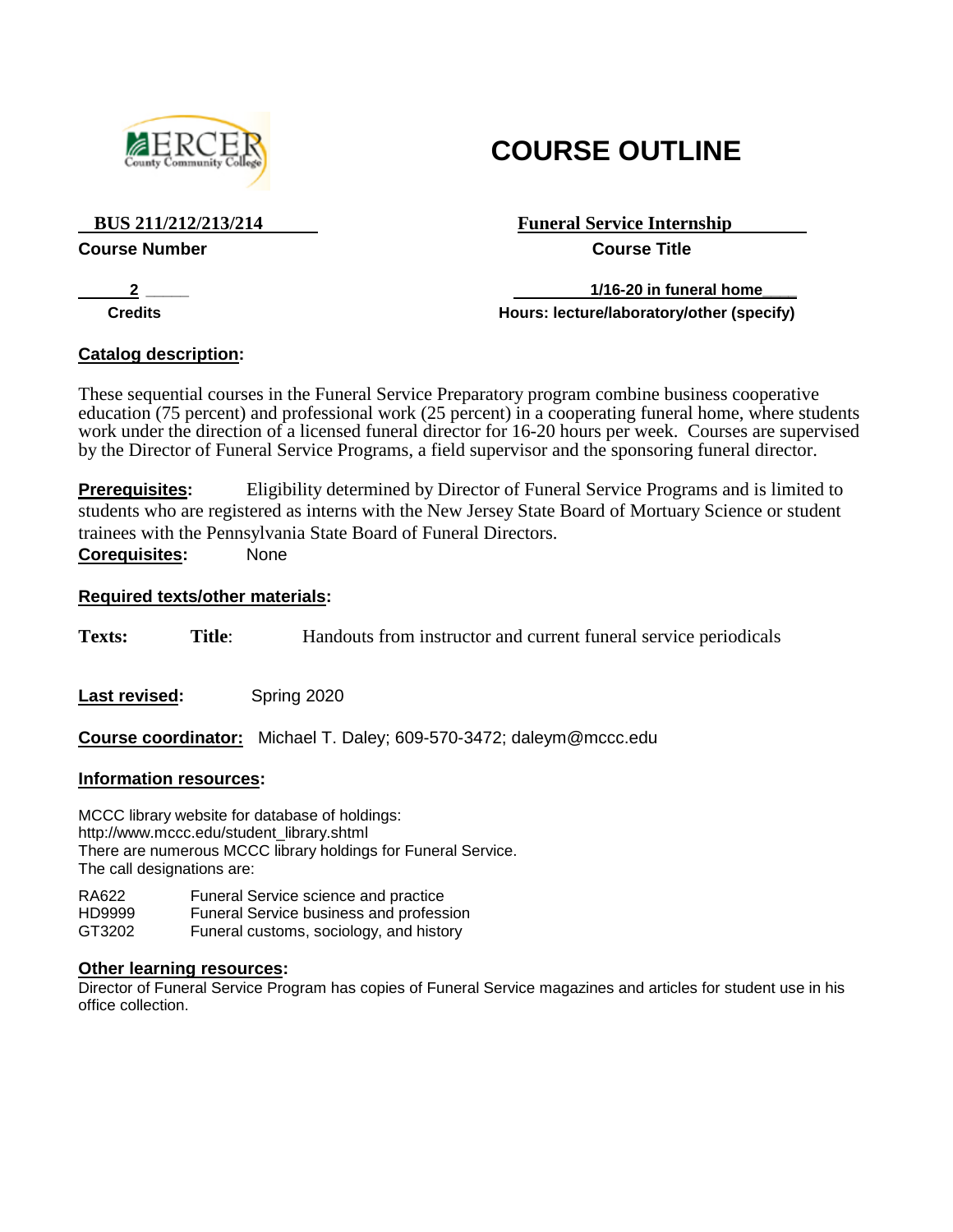## **Course competencies/goals:**

The student will be able to:

- 1. Apply basic business skills in the workplace
- 2. Understand the importance of effective communications in the business setting
- 3. Recognize the importance of meeting deadlines for successful business practice
- 4. Identify how specific characteristics of funeral service impact business practices
- 5. Develop an understanding of the value of teamwork in the business world
- 6. Improve personal communication skills

#### **Course specific General Education goals and core skills:**

**Goal 1:Communication.** Students will communicate effectively in both speech and writing.

**Goal 2: Mathematics**. Students will use appropriate mathematical and statistical concepts and operation it interpret data and to solve problems.

**Goal 3: Social Science.** Students will use social science theories and concepts to analyze human behavior and social and political institutions and to act as responsible citizens.

**Goal 8: Diversity.** Students will understand the importance of a global perspective and culturally diverse peoples. **Goal 9: Ethical Reasoning and Action.** Students will understand ethical issues and situations.

#### **MCCC Core Skills**

**Goal A. Written and Oral Communication in English.** Students will communicate effectively in speech and writing, and demonstrate proficiency in reading.

**Goal B. Critical Thinking and Problem-solving.** Students will use critical thinking and problem solving skills in analyzing information.

**Goal C. Ethical Decision-Making.** Students will recognize, analyze and assess ethical issues and situations.

**Goal D. Information Literacy.** Students will recognize when information is needed and have the knowledge and skills to locate, evaluate, and effectively use information for college level work.

**Goal E. Computer Literacy.** Students will use computers to access, analyze or present information, solve problems, and communicate with others.

**Goal F. Collaboration and Cooperation.** Students will develop the interpersonal skills required for effective performance in group situations.

**Goal G. Intra-Cultural and Inter-Cultural Responsibility.** Students will demonstrate an awareness of the responsibilities of intelligent citizenship in a diverse and pluralistic society, and will demonstrate cultural, global, and environmental awareness.

### **Reasonable Accommodations for Students with Documented Disabilities:**

Mercer County Community College is committed to supporting all students in their academic and cocurricular endeavors. Each semester, a significant number of students document disabilities, which may require learning, sight, hearing, manual, speech, or mobility accommodations to ensure access to academic and co-curricular activities. The college provides services and reasonable accommodations to all students who need and have a legal entitlement to such accommodations.

For more information regarding accommodations, you may visit the Office of Academic Support Services in LB218 or contact them at 609.570.3422 or [johnsons@mccc.edu.](mailto:johnsons@mccc.edu)